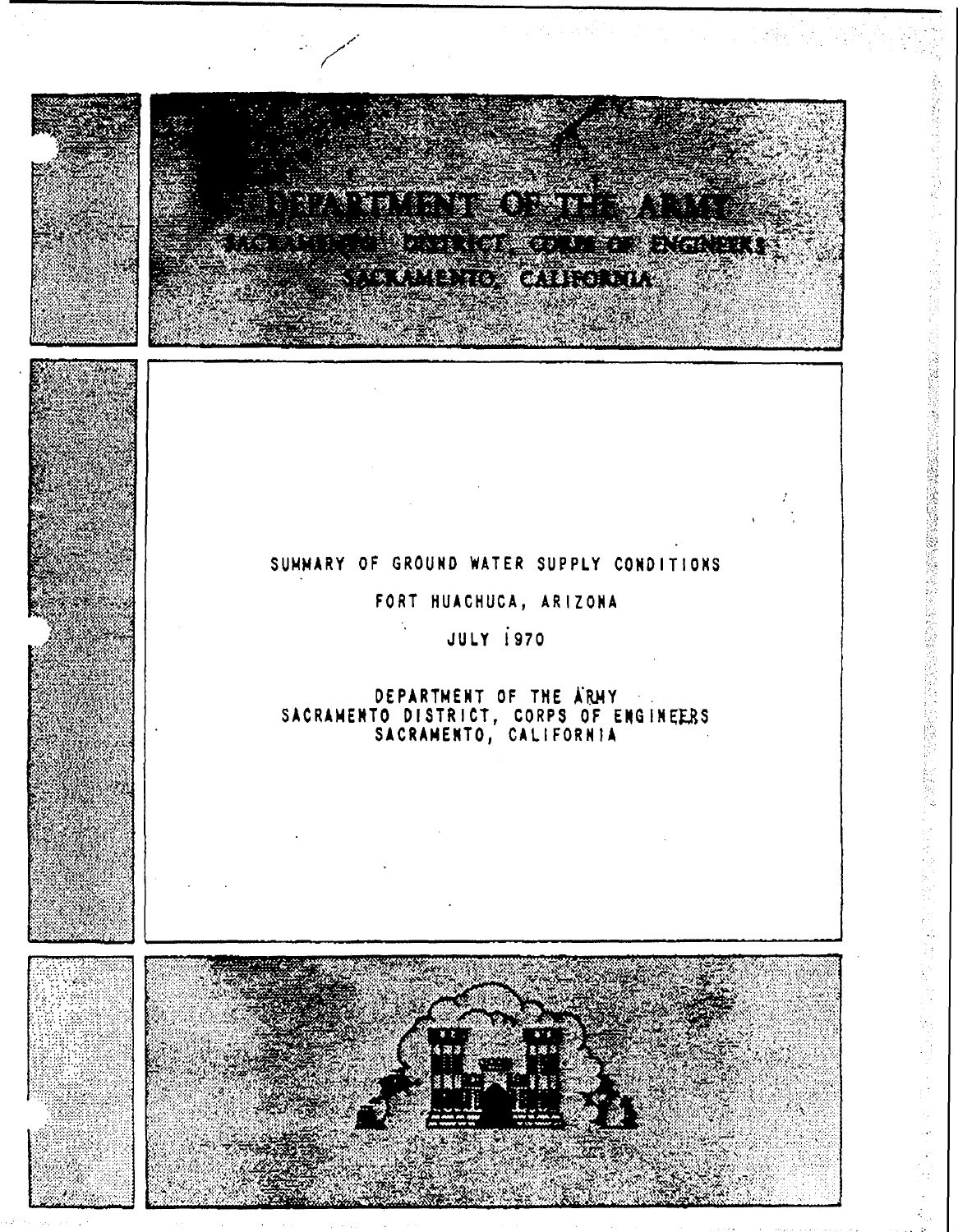and several small cut-off walls and a transmission pipeline in Garden Canyon. An observation well located along Elevenmile Road about 1.3 miles northwest of Libby Field was proposed but not approved.

15. The Los Angeles District has prepared a long-range plan of study of ground water and surface water supplies at Fort Huachuca, including recommendations for observation and test wells. With the transfer of functions to the Sacramento District, it was decided to have an immediate study made to accomplish the following tasks.

a. Collection of available information on existing wells in the vicinity of the post wells to update the UOOS Water Supply Paper.

b. Evaluation of information and of recanmendations for geological. investigation and for the construction of observation wells required to monitor the ground-water basin in the vicinity of the post wells.

c. Preparation of cost estimates for well construction.

d. Upiating or the USGS ground-water contour map of 1963.

e. Preparation of a draft report, which is herein presented, to describe the findings and to serve as a basis for broader studies.

16. Geology and ground water. - A detailed description of geologic conditions in the Fort Huachuca area is contained in U.S. Geological Survey Water Supply Paper 1819-D. Much of the information contained in the following paragraphs was developed from that report and during discussions with S. G. Brown and E. S. Davidson of the U.S. Geological Survey in Tucson.

17. The aquifer in the Fort Huachuca area is made up of two geologic formations called the upper and lover units *of* basin fill by the USGS.

. 6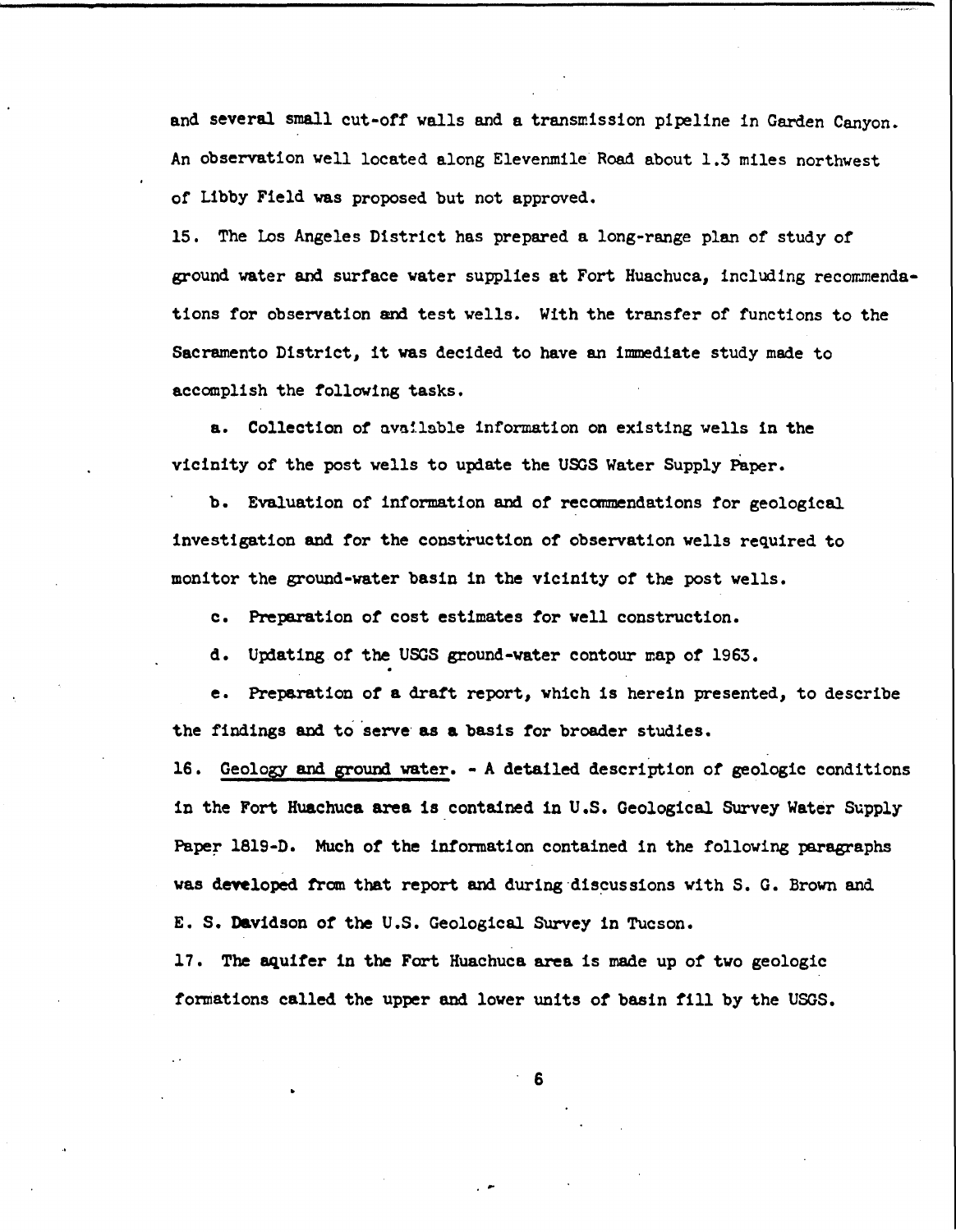Information from vell logs and a few outcrops indicate that the lower unit *·:*  is **·a** poorly sorted, mostly heterogeneous mixture of silt, sand, pebbles, cobbles and boulders as much as one foot in diameter. Bedding is lenticular to tabular and some layers show cross bedding. The unit is about 235 feet thick in the post vell field and Sierra Vista **area,** and is thicker on the vest side of the area in the vicinity of Lyle Canyon. Cementation is variable both vertically and laterally. The upper unit consists of veakly cemented, soft reddish brown clay, gravel, sand and silt. It grades from a very permeable alluvial fan gravel near the mouths *of* maJor streams along the Huachuca Mountains to relatively impermeable silt and limy clay containing a few sandstone beds near the San Pedro River at Charleston. Both units have been tilted slightly, the lover unit as much as 20 degrees and the upper unit as much as 5 degrees. The lover unit is apparently cleaner and more permeable in the basin away from the mountain front and is the better water producer. However, the variation vithin the formation regarding particle size, sorting . and degree of cementation results in a somewhat spotty aquifer that has fair to good permeability in one area or at one depth and only poor to fair permeability at another area or depth. The fan-gravel facies of the upper unit has good to very good permeability; the sand and silt facies farther out in the basin has fair to good penneability, and the silt and clay facies has poor permeability.

18. Terrace deposits and recent stream alluvium cover a large part of the present land surface. They are very penneable but relatively thin, and mostly above the ground-water table. They contribute to the ground-water resources

. 7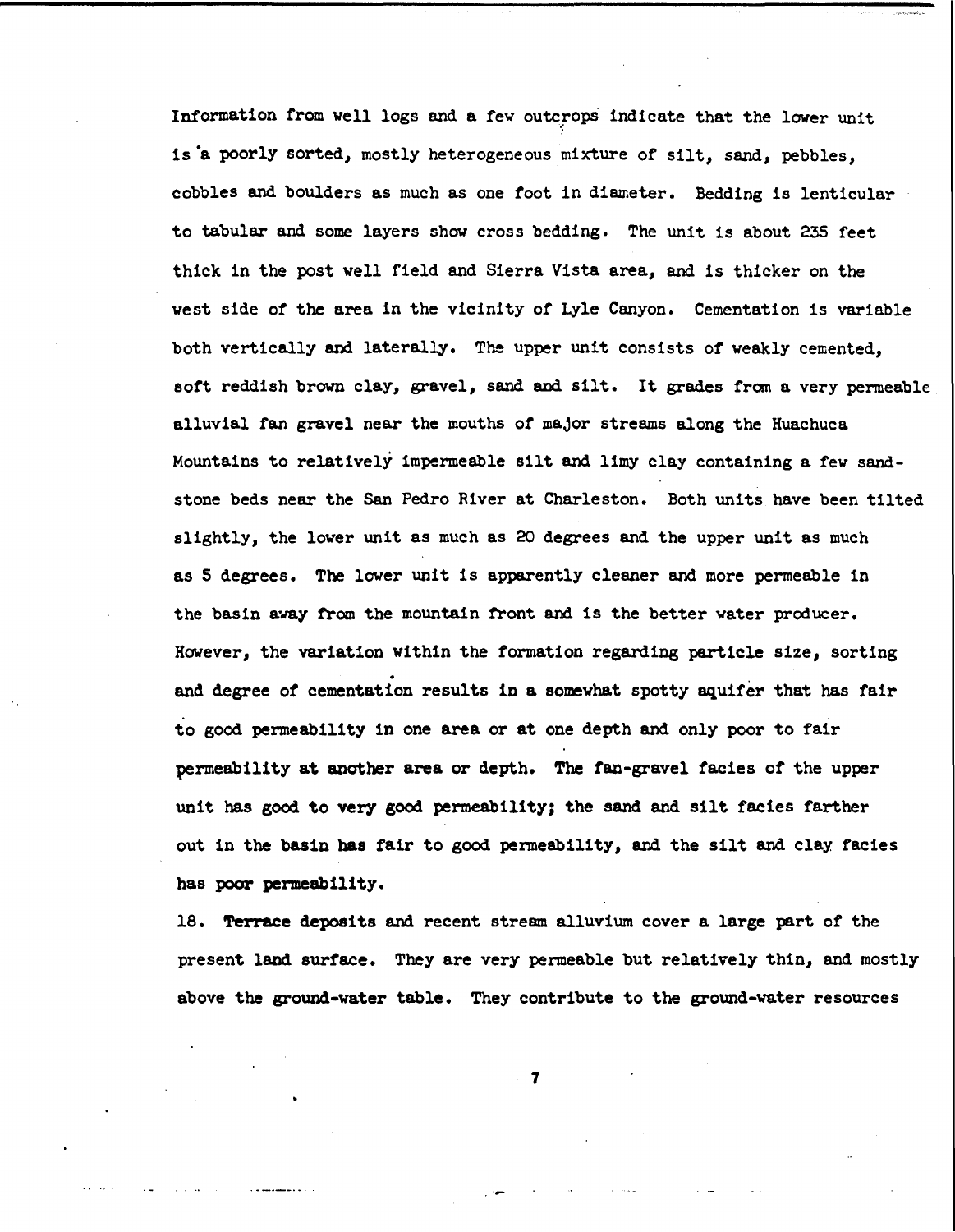by providing open channels for surface water to infiltrate to the ground **water** reservoir.

19. The basin fill material is underlain by a brownish red to brownish gray conglomerate called the Pantano Formation. It consists of a mixture of volcanic, shale, limestone and quartzite fragments in a matrix of coarse to fine-, dirty sandstone. It is moderately well cemented and appears to contain sufficient fines to make it tight. Sane water may be transmitted through fractures in the upper part of the formation, but in general it is a poor water producer.

20. The Huachuca Mountains on the southwest boundary of the sub-basin are made up of a faulted complex of granite, limestone, conglanerate and claystone ranging in age from Pre-Cambrian to Cretaceous. The rocks are impermeable, and any water stored or transmitted is dependent on fractures • or solution cavities. Inasmuch as the springs in the two major canyons have recently been developed to exploit their supplies of water, no further discussion of the mountains is considered necessary in this report.

21. Ground water relations. - One of the purposes of the present study is to update the USGS ground-water contour map of 1961. It was found that very few well owners have measuring devices installed in their water wells, and that measuring the water levels in most wells would require the removal of pumpe. Therefore, to measure the water levels in a sufficient number of **wells to** produce a current contour map was beyond the scope of this study. Many well owners were contacted, however, and information was obtained where wells were recently constructed or where the well pumps had been pulled recently for servicing. The USGS has been measuring a large number of wells in the basin over a period of several years, and information on these was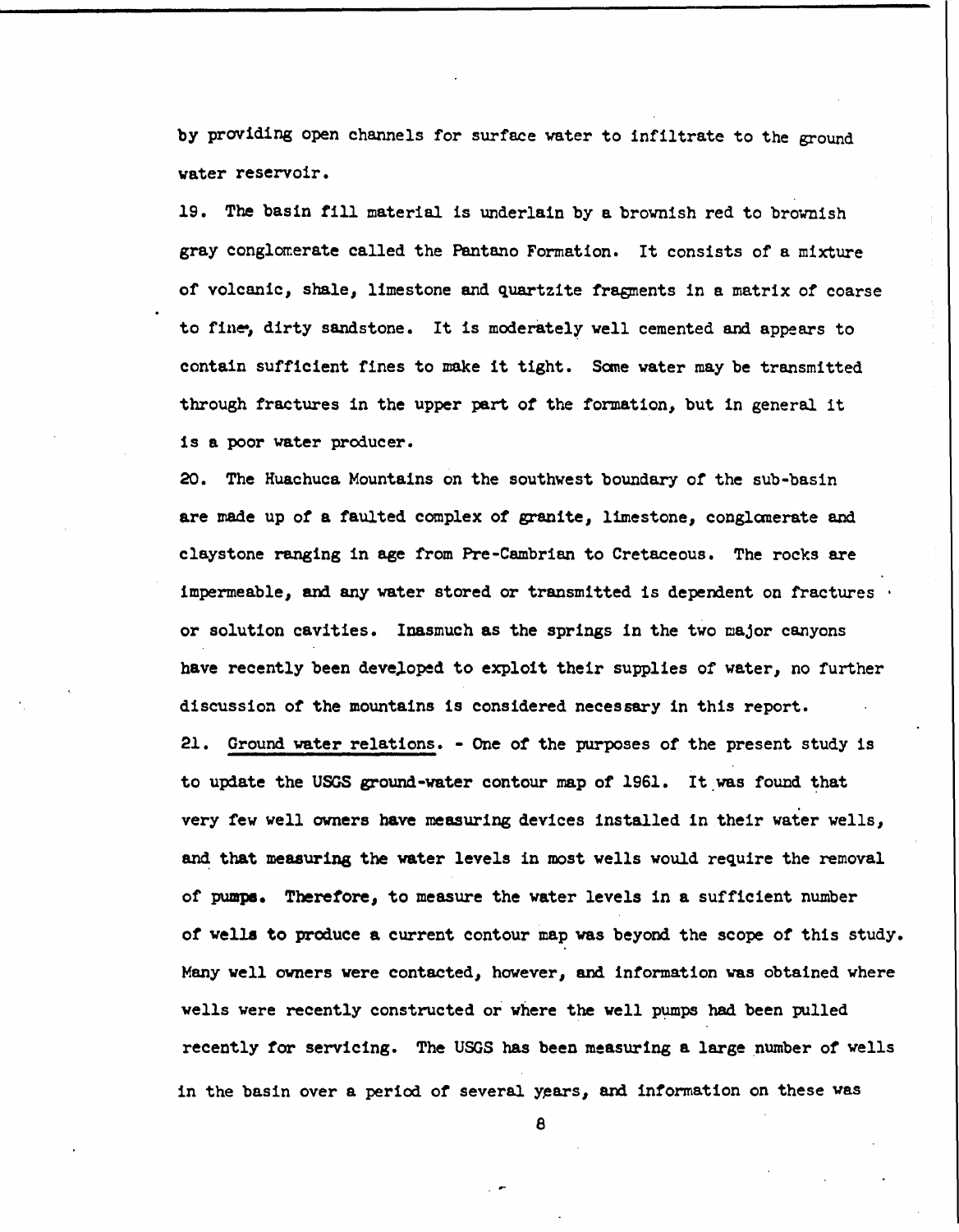obtained from them. The accompanying ground-water contour map is a composit of measurements taken mostly in 1968 and 1969. In some areas older readings were used to fill in blank areas. The map presents all the information that is available at the present time. In the Fort Huachuca-Sierra Vista area, the 1961 water contours are shown as dotted lines for comparison with the present interpretation.

22. A comparison of the USGS map compiled in 1961 and the accompanying map indicates that there is no general decline of the water level on a basin wide scale. In fact, the only area of any size that shows **a** definite decline is that surrounding the wells at Fort Huachuca and Sierra Vista. In the Huachuca City area there are not enough reliable data available for an evaluation of water levels. Water level readings indicate a decline of 3 feet in one well and 16 feet in another one since 1961. East of Huachuca City, water levels are about the same as 1961; in one well the water level is up 3 feet. In the area south and southeast of Sierra Vista the difference between the present ground-water map and the 1961 map is the result of new information from additional wells, which provides a better definition of the water surface in that area. Canpared to the water levels read in 1961, recent measurements have varied only a few feet, up or down.

23. In the Fort Huachuca-Sierra Vista area, available data indicate a decline from 1961 to 1970 of about 12 feet in well la.and of about 20 feet in well 4. Data on the other wells appeared to be conflicting and are not used. The indicated rates of decline are 1.3 and 2.2 feet per year, less than the 3 feet per year reported by the USGS tor the period from 1959 to 1963. These data should be enlarged by systematic readings on the base wells, but they do indicate a continued decline due to over-pumping of the available ground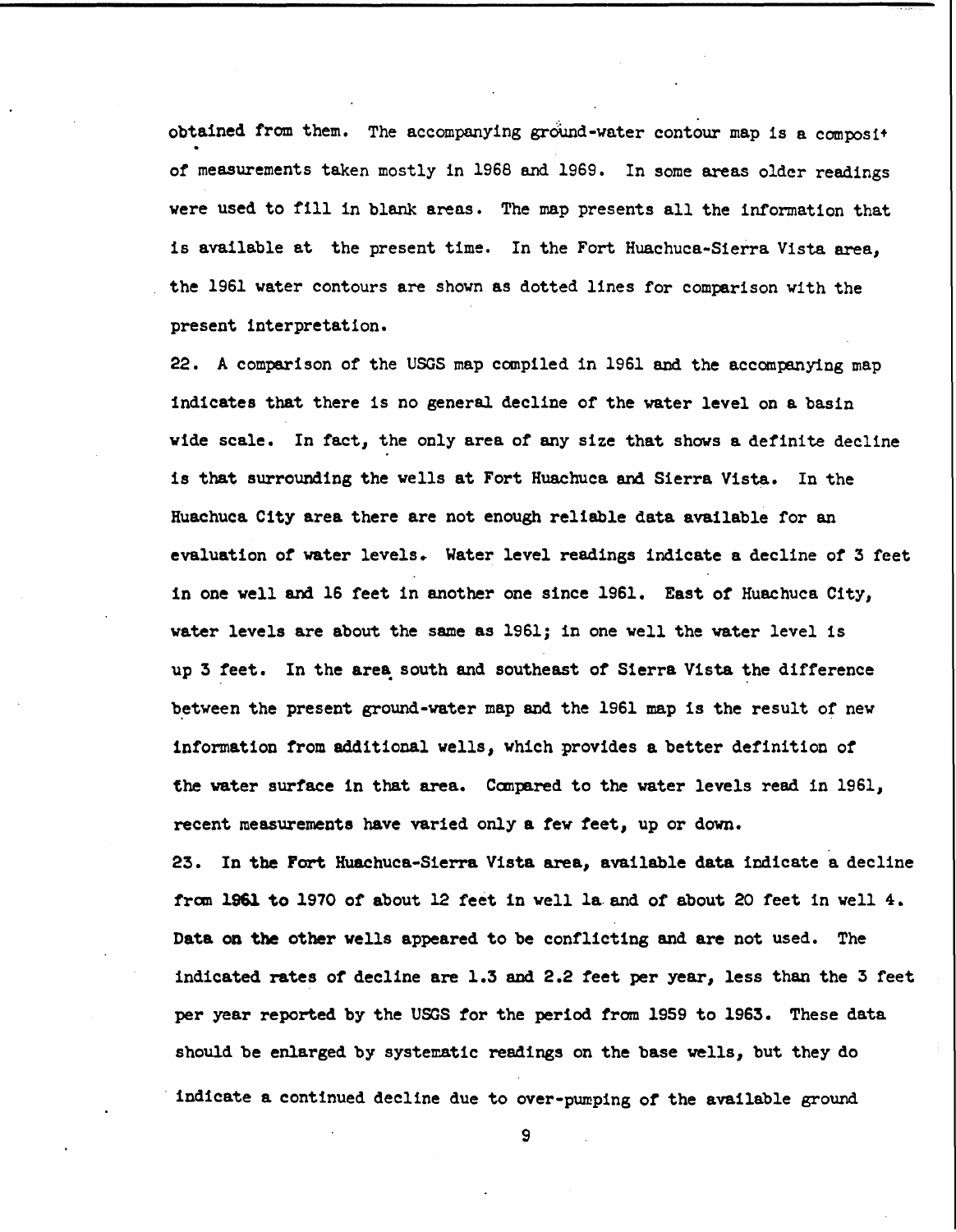water by post wells and by private wells. The Fort Huachuca well field and the wells of Sierra Vista and the surrounding area are all drawing from the same body of ground water. Because of the concentration of wells, there is a mutual interference between the city wells and the post wells. This has been indicated by aquifer tests and has been confirmed by long • term water level measurements. The result is that the post has only partial control over the problems in its own well field; as water use is increased in Sierra Vista because of growing population and business, the post well field will be adversely affected.

24. Selected areas of interest. - Several areas of interest are apparent on the ground water map, Fig. 1. In the north half of T.21S., R.20E., extending from Sierra Vista north to the Babocomari River, there are no wells except for those in the northwest corner near Huachuca City. This area was designated in the USGS Water Supply Paper 1819-D as the most favorable area withih reasonable distance from the post, and the present report concurs. Water levels in adjacent wells (Fig. 1) suggest that the gound water surface has a gentle gradient sloping northeast. The flat gradient probably is related to higher than average permeability. The area is favorable for testing and is outside the area of drawdown around the post well field.

25. **The area** within the reservation boundary north and northwest of Libby Field also has no wells and the shape of the ground water contours is not known. Observation wells are needed both as a guide for future test wells and to monitor the water table as it may be affected by natural changes, surface water diversion, or pumping of new wells.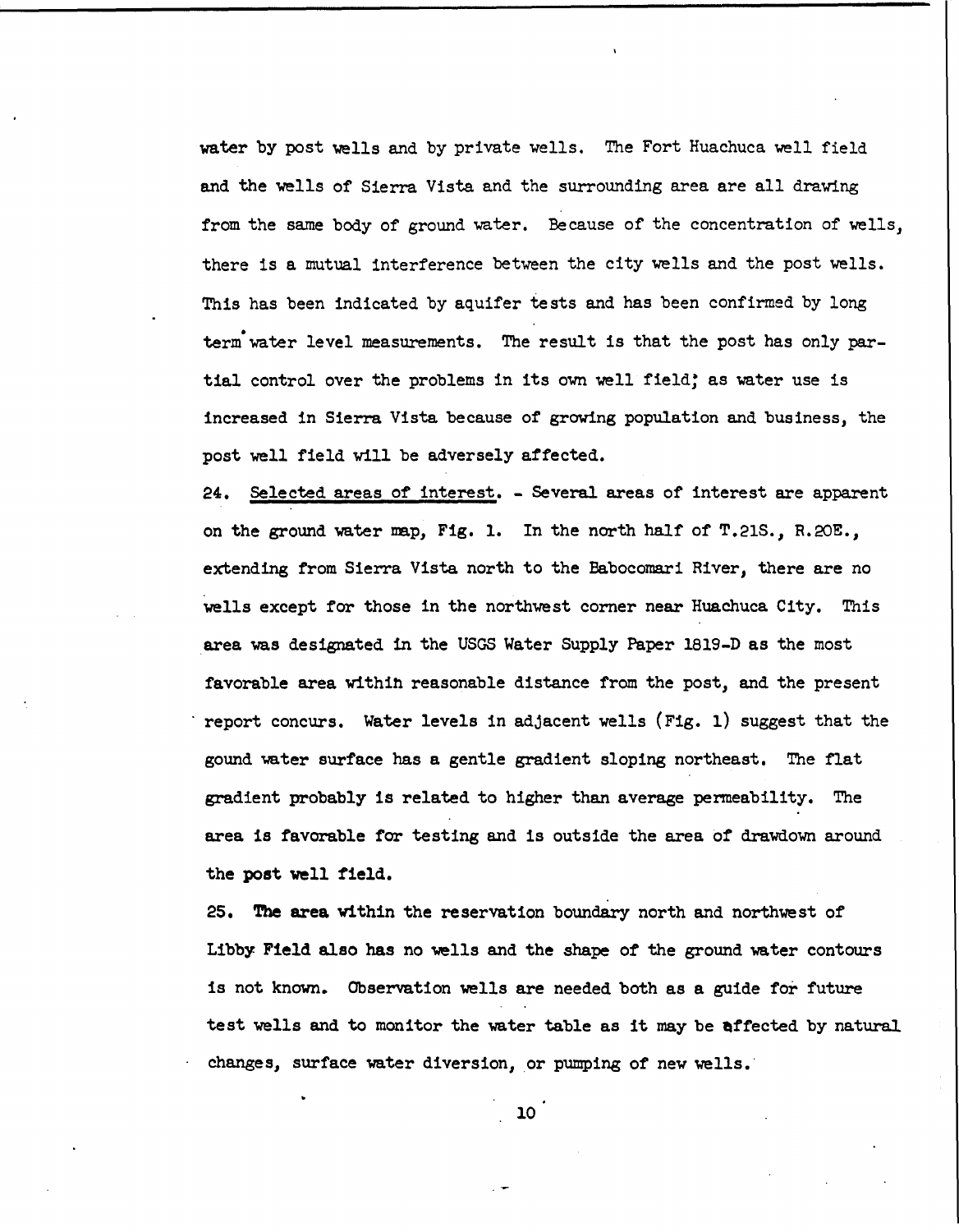.es. The area south of Sierra Vista and below the mouth of Garden Canyon lacks wells, except for those recently drilled at the mouth of the canyon. Observation or test wells are needed here for the same reasons as stated in paragraph 25. Most of the currently diverted surface water comes from Garden Canyon, and monitor wells for information on possible effects on ground water are needed.

-~

27. In the west half of T.22s., R.21E., about 4 miles southeast of Sierra Vista and outside the reservation boundary, the 4200 foot water contour projects northeastward toward the San Pedro River. This indicates that the water table probably is nearly fiat, and the area is favorable for water exploration. The area, however, is not far from the group of private wells east of Sierra Vista and may be affected by further private development.

28. Well drilling methods. - Most of the wells in this part of Arizona are reported to have"been drilled by cable tool (churn drill); in this method casing is driven down as the hole is drilled. A casing diameter of 16 inches is common for a production well. An estimate obtained in 1970 from a contractor 1n Bisbee, Arizona for a 16-inch churn drill hole, 800 feet deep, was \$26,200 for the well and \$7,600 for development and testing. **These figures** are without overhead, inspection, or contingency. A well *ot* tbia size can be fully tested, and put into production if it pans out. A snall-diameter observation hole, however, will not accomodate a test pump at the depths required in this area.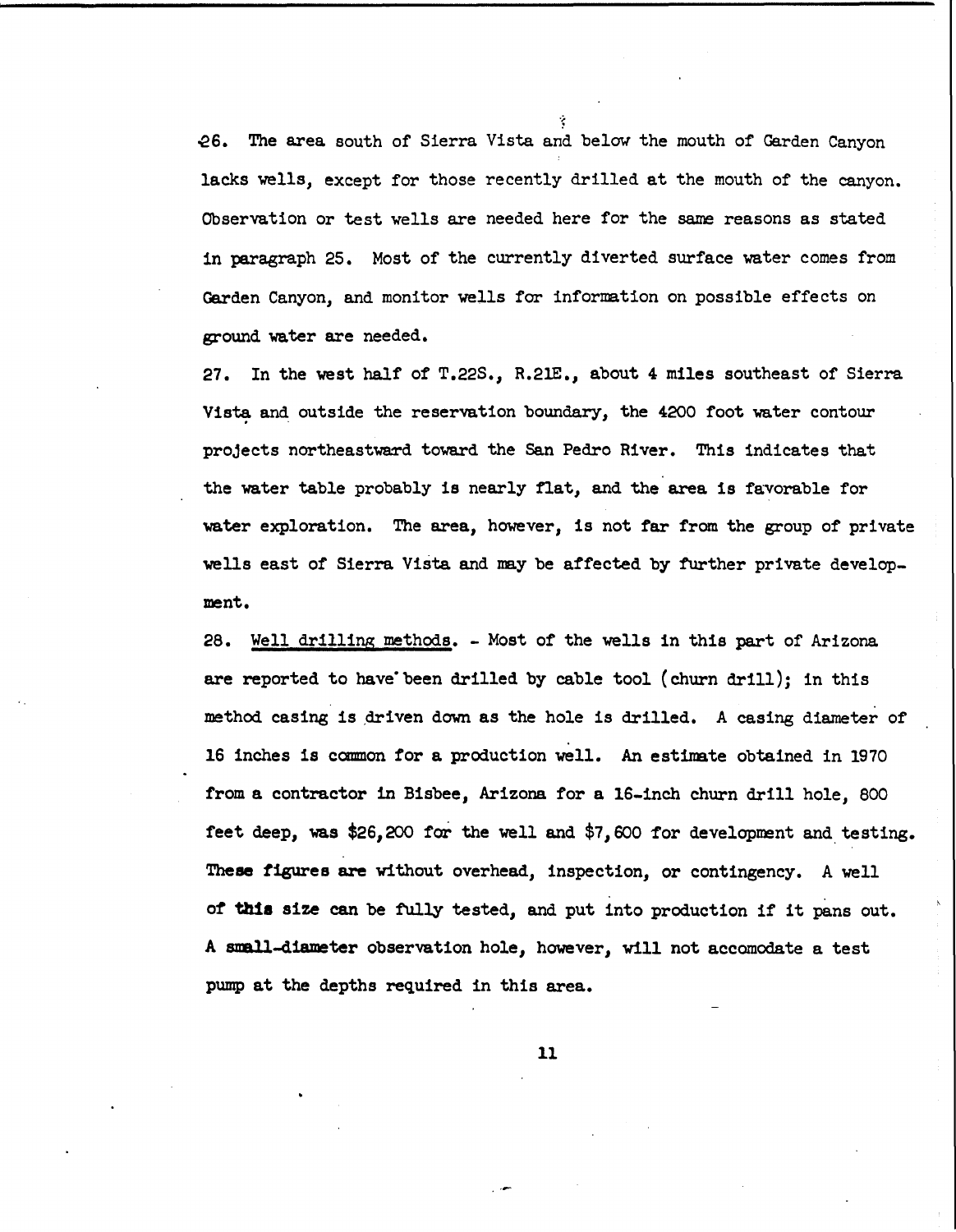29. The other major drilling method uses a rotary bit, and drilling mud is used instead of casing to keep the hole open. If there are no rigs of this type operating in the area, contractors from outside the area can be interested in bidding on **a** drilling job. Because a casing is not used initially, an electric log of the hole can be mde. Electric logs of test or production vells are desirable, especially in new areas. Small-diameter holes can either be cased, or reamed to a larger diameter for test or production casing. Judging from recent contracts for wells drilled with rotary rigs in central California, the direct cost for a small-diameter (6 or 8 inch) observation hole would be about  $$12,500$ . The direct cost for a 16-inch production well would be about  $$35,000$ , or approximately the same as for a comparable churn-drill well.

30. Summary and conclusions. - The conclusions drawn from the present study are summarized in the following items.

a. The geologic and hydrologic relations indicate that the ground water in the subject area is all part of the same hydraulic system, which largely represents water storage, and is recharged by insoak that probably is a small part of the surface runoff.

b. The ground water in the area of the post well field is overdrawn, and a large cone of depression has been formed in the water table. Water levels in the area of influence (a radius of 1 to 2 miles) have continued to decline and will continue until and unless pumping is reduced. The private wells in the Sierra Vista area interact with the post well field in forming the cone of depression of the ground water table. There forming the cone of depression of the ground water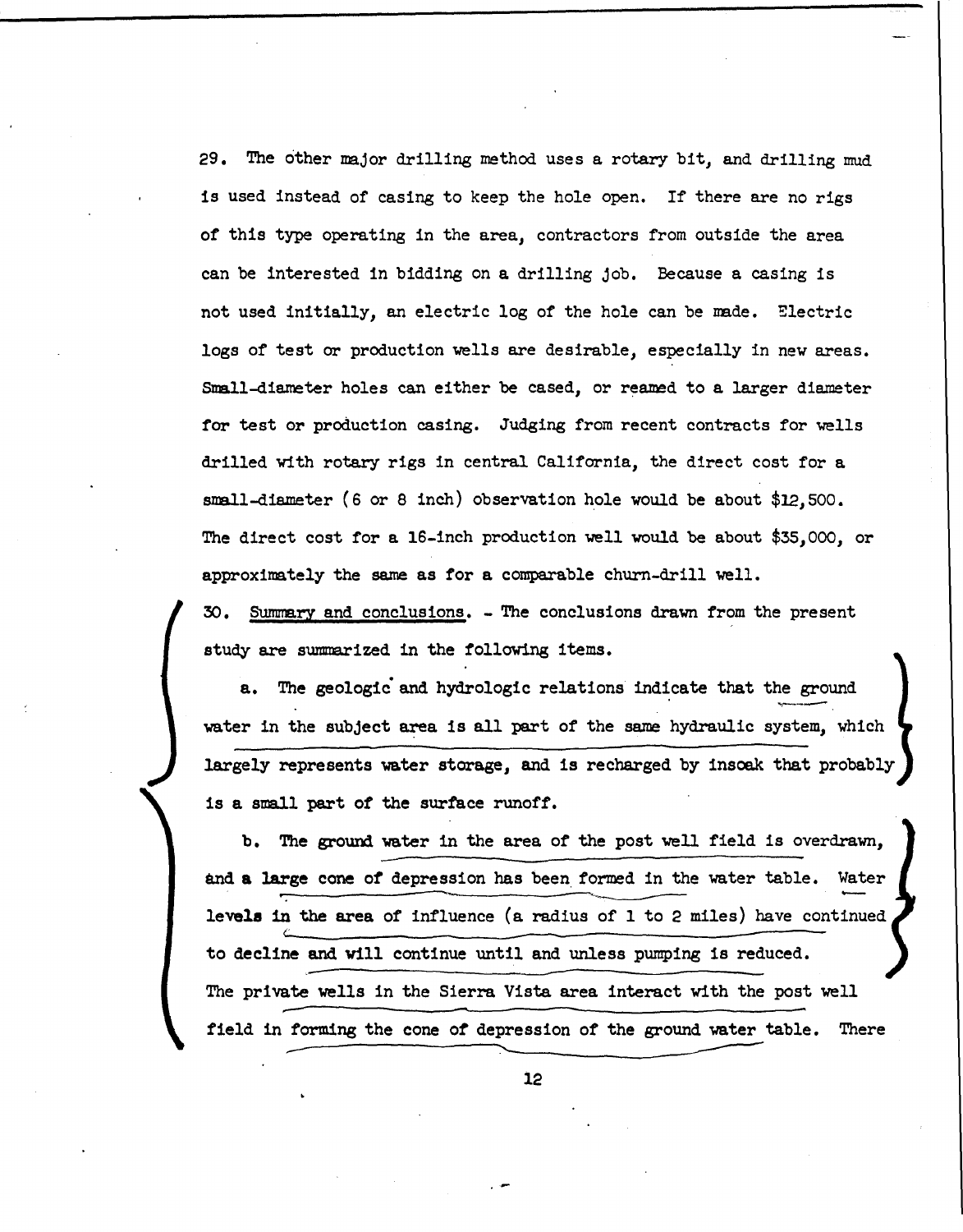is no control over the rate of pumping nor over the drilling of new **wells** in the privately owned area.

c. Contributions of wter from the canyon developments and from reclaimed sewage are significant but not of major size. Most of the post supply will necessarily come from wells, unless water becomes available' from Charleston Reservoir or other sources.

d. Increasing the pumping capacity in or near the post well field will aggravate the problem of declining water levels. The water require**ments** for the base should not be increased until new sources of water have been put on line to lower the pumping rate from the existing well field, and to furnish reserve pumping capacity.

e. Additional production wells should be sought in undeveloped areas of interest. The primary area of interest within the Reservation is north of Sierra Vista.

f. Water level data are lacking in the areas north and northwest of Sierra Vista and south of Sierra Vista. Observation holes or test wells are needed to determine the shape of the gound water surface and to provide information for further exploration.

31. Recommendations. - Because of the critical situation in the existing **\!ell field, and the reported** interest in **increasing** the wter demand, it **is reccmnended** that the following needs should be fulfilled concurrently.

**a.** A full-size test well is recommended at the approximate location shown on Fig. 1, in sec. 15, T.21S., R.20E. This well should be fully developed and tested. An electric log is desirable and it is recommended that a rotary rig be specified.